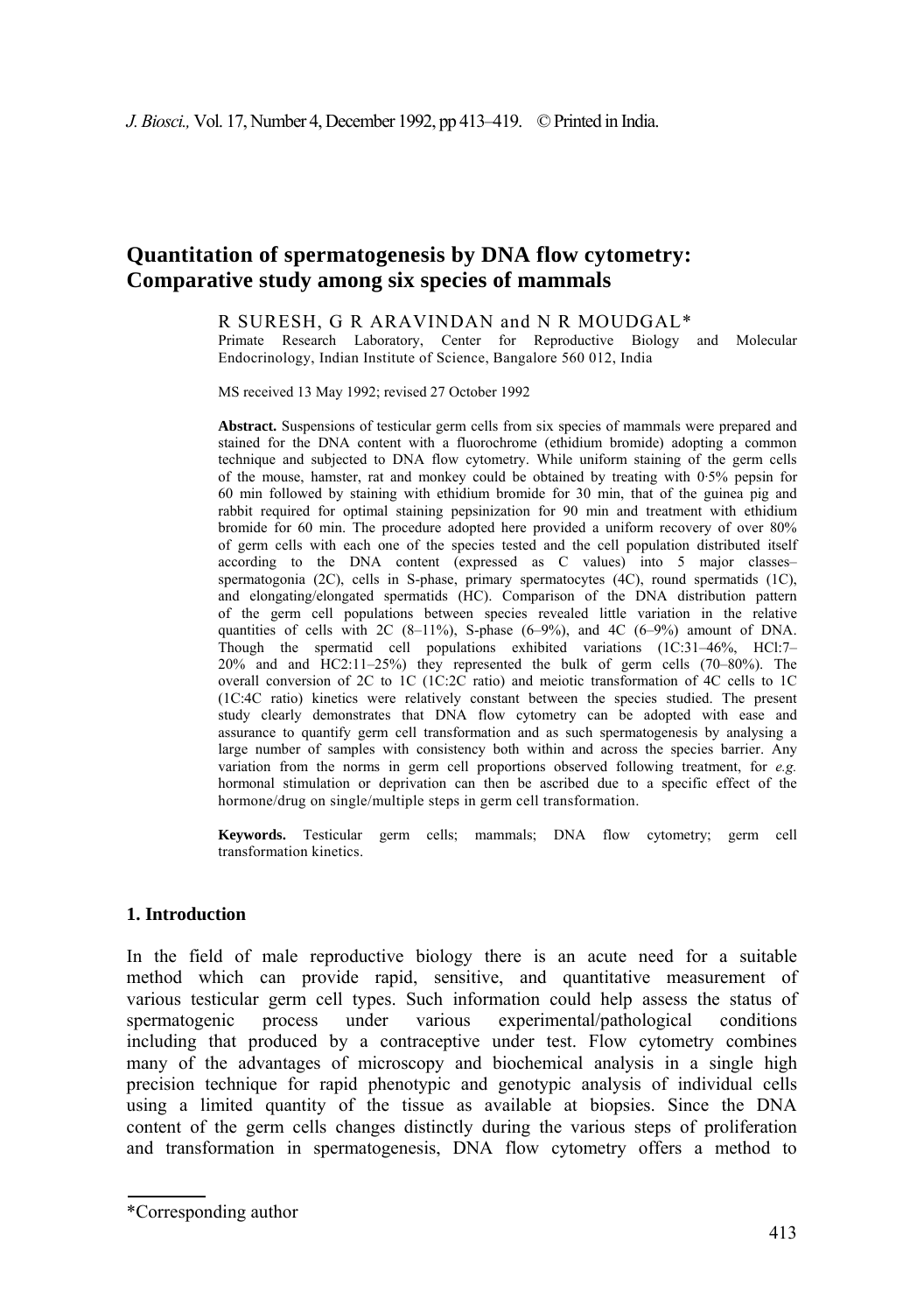## 414 *R Suresh, G R Aravindan and Ν R Moudgal*

monitor with relative ease such changes in dispersed testicular cells. Flow cytometric analysis of testes of the mouse (Toppari *et al* 1988), rat (Clausen *et al*  1978a, b, 1979, 1982; Toppari *et al* 1986; Van Kroonenburgh *et al* 1986; Vaishnav 1988), monkey (Aravindan *et al* 1990) and the human (Thorud *et al* 1980) has been carried out but the methods of cell preparation, fluorochromes/stains used and the flow cytometer employed as well have been different. The present study was undertaken with a view to determine the extent to which the technique developed in our laboratory for one species (i.e., the monkey) using a Beckton- Dickinson flow cytometer (FACScan) for analysis and ethidium bromide (EB) to fluorescence tag the DNA can be adopted to the other commonly used laboratory species of mammals, and whether the germ cell preparation of different species show any distinct variation in the per cent germ cells recovered and their transformation ratios.

## **2. Materials and methods**

### 2.1 *Animals*

Five sexually mature adult males from each of the following species were included in the study: mouse, rat, hamster, guinea pig, rabbit and monkey. Except bonnet monkeys (*Macaca radiata*) which were from the colony maintained at the Primate Research Laboratory, the rest of the species were obtained from the Central Animal Facility of the Institute. All the animals were maintained under a regulated light: dark (12:12h) schedule with food and water provided *ad lib.* 

### 2.2 *Chemicals and solutions*

Dulbecco's phosphate buffered saline (PBS, pH 7·4) was obtained from Hi-media, Bombay, India; pepsin from Serva Heidelberg, Germany; EB, ribonuclease (RNase) and Nonidet p-40 (NP-40) from Sigma Chemical Co., St. Louis, Mo, USA; Ketamine hydrochloride was from Parke-Davis, Detroit, MI, USA, and Sodium pentabarbitone from May and Baker, England.

### 2.3 *Germ cell preparation*

The testicular tissue was obtained either by biopsy (monkeys) or by unilateral castration (rabbits), or by euthenising the animals. Care was taken to select the same region of the testis (contralateral to the epididymis) while removing the tissue in all the instances. The testicular tissue, ranging from 50–100 mg was immediately transferred to a petridish containing a small volume of PBS, finely minced, passed gently through the hub of a syringe and then vortexed briefly to maximise the release of germ cells from the seminiferous tubule minces. The cell suspension was then filtered using a nylon filter (Nybolt P-25, Swiss Silk, Zurich, Switzerland) and a drop of the filtrate was observed under the microscope to check the number and integrity of the released germ cells before fixing in 80% chilled ethanol and storing at 4° C until analysis.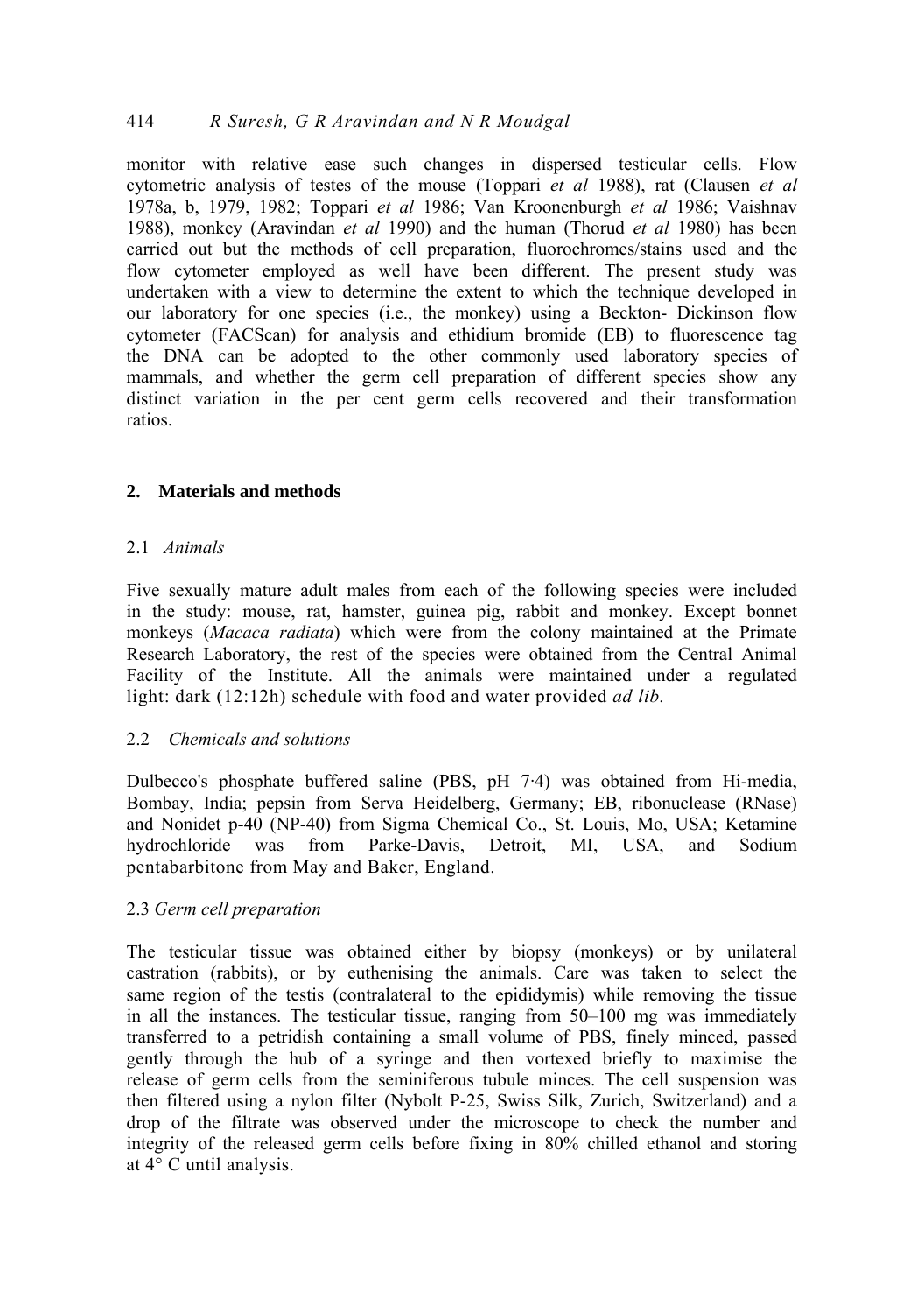## 2.4 *DNA staining and flow cytometry*

The staining procedure followed was essentially similar to that routinely used for the monkey germ cells in our laboratory except for different durations of treatment. Briefly, the fixed cells were washed with the buffer and equal concentration of cells was taken and incubated with 0.5% pepsin in isotonic PBS (pH 2.0) for 60, 90 or 120 min at 37° C. After centrifugation at 900 g for 10 min, to the cell pellet was added 200 *μ*1 of staining solution (25 *µ*g EB, 0·004% RNase and 0·3% NP-40 in PBS, final pH 7·4) and left in the dark at room temperature for 30, 45, or 60 min. Treating with pepsin beyond 120 min resulted in the loss of population identity in the flow cytogram. The concentration of RNase used here is far in excess of that used by Toppari *et al* (1988, 5  $\mu$ g/ml) and has been found to be adequate to remove any contaminating RNA that may interfere with the coefficient of variation of the DNA peaks analysed. The flow cytometer used was a FACScan (Beckton-Dickinson) equipped with an air-cooled 15 milliwatt Argon-Ion laser at 488 nm and the emitted light from the cell samples (EB stained) was detected at 545 nm on FL2. Uniform number of cells (10,000/sample at a flow rate of 600–700 events/s) were acquired and analysed for the per cent germ cell populations and their transformation kinetics, expressed as ratios. The different populations of germ cells thus obtained based on the relative fluorescence intensities of their DNA content were expressed as C values using human peripheral blood leucocytes as the diploid standard (Otto *et al* 1984). The values are expressed as mean  $\pm$  SEM.

### **3. Results**

Five different populations of germ cells characteristic of sexually mature adult testis could be identified in all the species studied (figure 1). Based on the relative fluorescence intensities of the DNA content the cell populations were classified as spermatogonia (2C), pre-leptotene spermatocytes (S-phase), primary spermatocytes (4C), round spermatids (1C), and elongating (HCl) and elongated (HC2) spermatids. Once the location of 2C population of cells in the flow cytogram is arrived at by analysing flow cytometrically a human peripheral lymphocyte preparation, the 1C and 4C populations were ascertained on the corresponding fluorescence intensities of their DNA contents.

Of the various species tested, the mouse, rat, hamster and monkey germ cells required a 60 min pepsinization followed by a 30 min exposure to EB to provide an optimal flow cytogram. That of guinea pig and rabbit, however, required a longer period of treatment (pepsinization/EB exposure–90/60 min) to provide a comparable flow cytogram (figure 1).

Of the total of 10,000 cells acquired per sample approximately 83% (83.21  $\pm$  4.22– SD) constituted the various populations of germ cells that could be clearly discernible indicating that the recovery of germ cells by the procedure adopted here is fairly uniform, reproducible and good (table 1). In all cases the germ cells could primarily be categorised under two types — those having 1C amount of DNA represented in the flow cytogram as 1C, HCl and HC2 (70–80% of the total population) and those having 2C to 4C (20–30%) amount of DNA, The latter is seen as two distinct peaks  $-2C$  and 4C, the cells in between these two peaks being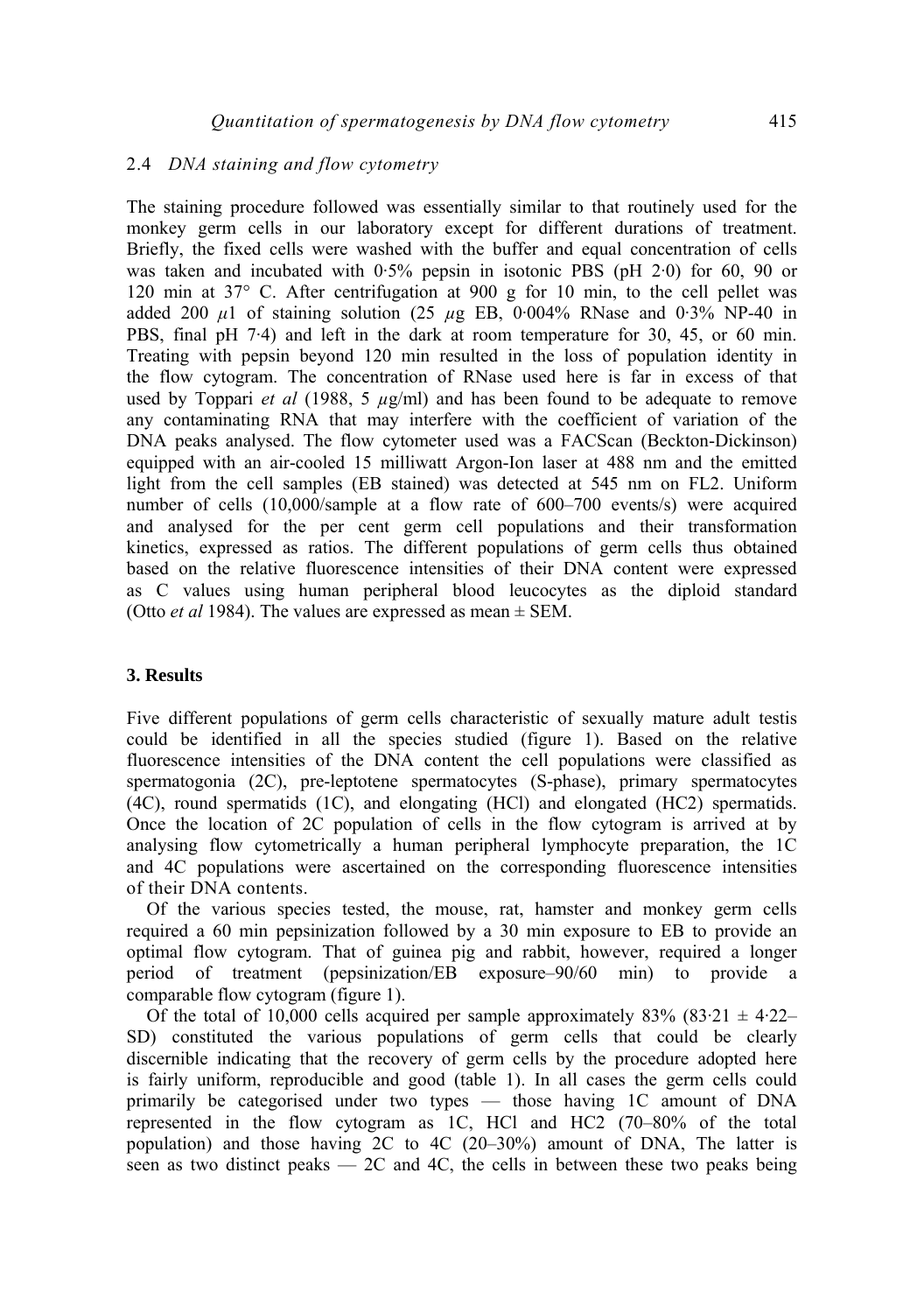

**Figure 1.** Representative flow cytograms showing the distribution of testicular germ cell populations based on their DNA content in the six species of mammals studied by DNA flow cytometry.

characterized as those in S-phase (figure 1) The categorization of HCl and HC2 is based on the differences in fluorescence intensities of the spermatid populations appearing before the 1C peak indicating that due to continued compaction spermatid DNA undergo during spermiogenesis, they bind lesser than normal amount of EB (Clausen *et al* 1982).

The 2C population of cells which might include besides spermatogonia a small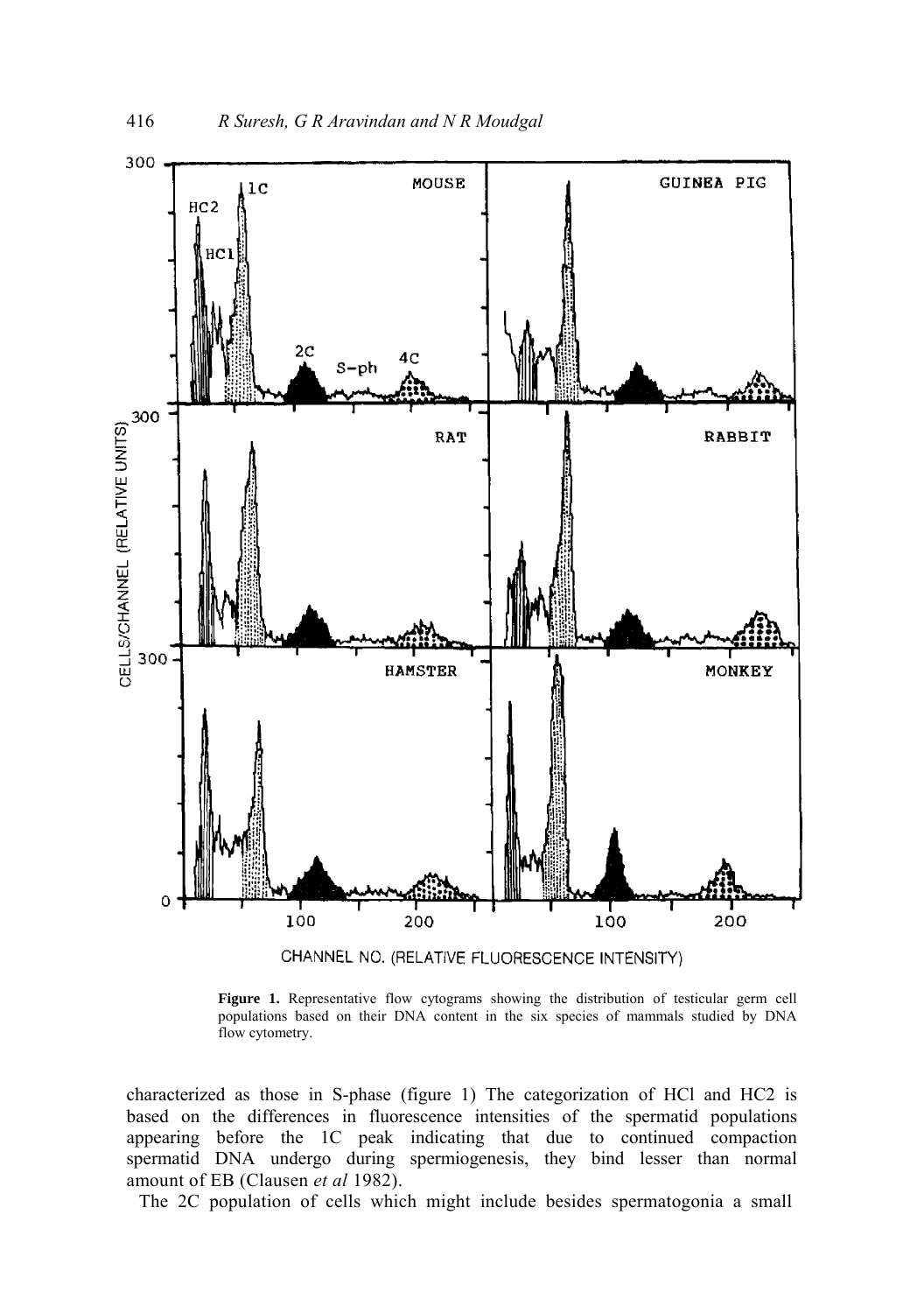|                                      |                            | Germ cell populations $(\%)^{\circ}$ |                        |                      |                      |                         |                  |                   |                       |  |
|--------------------------------------|----------------------------|--------------------------------------|------------------------|----------------------|----------------------|-------------------------|------------------|-------------------|-----------------------|--|
|                                      | Total % GC                 | Haploids                             |                        |                      | Non-haploids         |                         |                  |                   |                       |  |
| Species*                             | recovered/<br>10,000 cells | HC <sub>2</sub>                      | HC1                    | 1C                   | Total                | 2C                      | S-phase          | 4C                | Total                 |  |
| Mouse<br>(Mus musculus)              | 89.3<br>± 0.5              | 24.3<br>$1-6$<br>±.                  | $16-3$<br>1.8<br>$+$   | 39.0<br>$2-1$<br>士   | 79.8<br>$1-9$<br>士   | 8.5<br>$+0.5$           | 6.1<br>$\pm 0.5$ | 5.8<br>±0.3       | $20-2$<br>$+0.8$      |  |
| Rat<br>(Rattus norvagicus)           | 83.1<br>±1.7               | $20-2$<br>16<br>$+$                  | 18.4<br>$+14$          | $38 - 4$<br>±14      | $77-0$<br>士<br>2.1   | 8.2<br>$+0.6$           | 7.6<br>$\pm 0.7$ | 7.2<br>$\pm 0.5$  | $23-0$<br>± 0.3       |  |
| Hamster<br>(Mesocricetus auratus)    | 86.3<br>$+2.5$             | 268<br>$+20$                         | $17-4$<br>$3-4$<br>$+$ | 31.1<br>± 26         | $75-3$<br>$+$<br>1.6 | 9 <sub>0</sub><br>$+11$ | 7.9<br>$+0.9$    | 7-8<br>$+0.9$     | $24 - 7$<br>$+ 1.2$   |  |
| Guinea pig<br>(Cavia porcellus)      | 77.3<br>± 30               | $11-2$<br>3.1<br>$+$                 | 18.3<br>$+29$          | $43 - 7$<br>± 2.7    | 73.2<br>2.3<br>士     | 9.5<br>$+0.1$           | 9.3<br>$\pm 1.2$ | 7.0<br>$\pm 0.3$  | $25-8$<br>±1.6        |  |
| Rabbit<br>(Oryctolagus<br>cuniculus) | $80-5$<br>$+ 14$           | $13-3$<br>$+2.2$                     | 193<br>$+1.6$          | 39.4<br>$+1.3$       | $72-0$<br>$+1.6$     | $10-8$<br>$+0.4$        | 8.9<br>$\pm 0.9$ | 8-3<br>0.3<br>$+$ | 28.0<br>$+11$         |  |
| Monkey<br>(Macaca radiata)           | 82.8<br>1.2<br>士           | $20-4$<br>$1-4$<br>±.                | 7.8<br>04<br>士         | $46-4$<br>$1-8$<br>士 | 74.6<br>± 2.1        | 9.8<br>$+0.4$           | $7-4$<br>$+10$   | $8-2$<br>$+0.6$   | $25-4$<br>-15<br>$^+$ |  |

Table 1. Per cent testicular germ cell populations in six species of mammals analysed by DNA flow cytometry.

*\*n* = 5/species.<br>§Germ cell populations were calculated considering the total % recovery values as 100%. Values are Mean ±SEM.

population of somatic cells (Leydig/Sertoli cells) that may get liberated during cell preparation procedure adopted accounted in all species to 10% or less (table 1). The spermatocyte population (4C) as well as the cells in S-phase also showed a remarkable uniformity across the species barrier (table 1). The transformation kinetics of germ cell populations is presented as ratios in table 2. The 1C:2C ratios which provide the overall turnover of spermatogonial cells to round spermatids are relatively constant between species. The 4C: 2C, 4C: S-phase, and 1 C: 4C ratios also show reasonable consistency. The variations seen in the ratios of HC2:1C (elongated: round spermatids) and HC2:HC1 (elongated: elongating spermatids) probably reflect the differences in the rate of transformation of the round spermatids to elongating/elongated spermatids between species.

|                 |  | <b>Table 2.</b> Kinetics of germ cell transformations (ratios) in the six species of mammals studied by DNA |  |  |  |  |  |
|-----------------|--|-------------------------------------------------------------------------------------------------------------|--|--|--|--|--|
| flow cytometry. |  |                                                                                                             |  |  |  |  |  |

| Germ cell ratios                                                                                                                              |               |               |               |                 |               |                 |  |  |
|-----------------------------------------------------------------------------------------------------------------------------------------------|---------------|---------------|---------------|-----------------|---------------|-----------------|--|--|
| Species <sup>*</sup>                                                                                                                          | 1C:2C         | 4C:2C         | $4C: S-ph$    | 1C:4C           | HC2:1C        | HC2: HCl        |  |  |
| Mouse                                                                                                                                         | $4.64 + 0.26$ | $0.68 + 0.02$ | $0.93 + 0.09$ | $6.84 \pm 0.50$ | $0.63 + 0.05$ | $1.62 + 0.24$   |  |  |
| Rat                                                                                                                                           | $4.68 + 0.19$ | $0.87 + 0.01$ | $0.83 + 0.09$ | $5.33 + 0.30$   | $0.53 + 0.05$ | $1 - 09 + 0.10$ |  |  |
| Hamster                                                                                                                                       | $3.50 + 0.24$ | $0.86 + 0.04$ | $0.98 + 0.13$ | $401 + 0.45$    | $0.86 + 0.40$ | $1.54 + 0.21$   |  |  |
| Guinea<br>pig                                                                                                                                 | $4.60 + 0.44$ | $0.73 + 0.03$ | $0.75 + 0.09$ | $624 + 0.43$    | $0.26 + 0.08$ | $0.62 + 0.19$   |  |  |
| Rabbit                                                                                                                                        | $3.70 + 0.12$ | $0.77 + 0.03$ | $0.93 + 0.08$ | $496 + 0.13$    | $0.34 + 0.06$ | $0.69 + 0.15$   |  |  |
| Monkey<br>$\mathbf{a}$ and $\mathbf{a}$ and $\mathbf{a}$ and $\mathbf{a}$ and $\mathbf{a}$ and $\mathbf{a}$ and $\mathbf{a}$ and $\mathbf{a}$ | $4.70 + 0.70$ | $0.83 + 0.09$ | $1.06 + 0.17$ | $5.66 + 0.87$   | $0.43 + 0.01$ | $2.61 + 0.30$   |  |  |

*\*n=* 5/species

Values are mean ± SEM.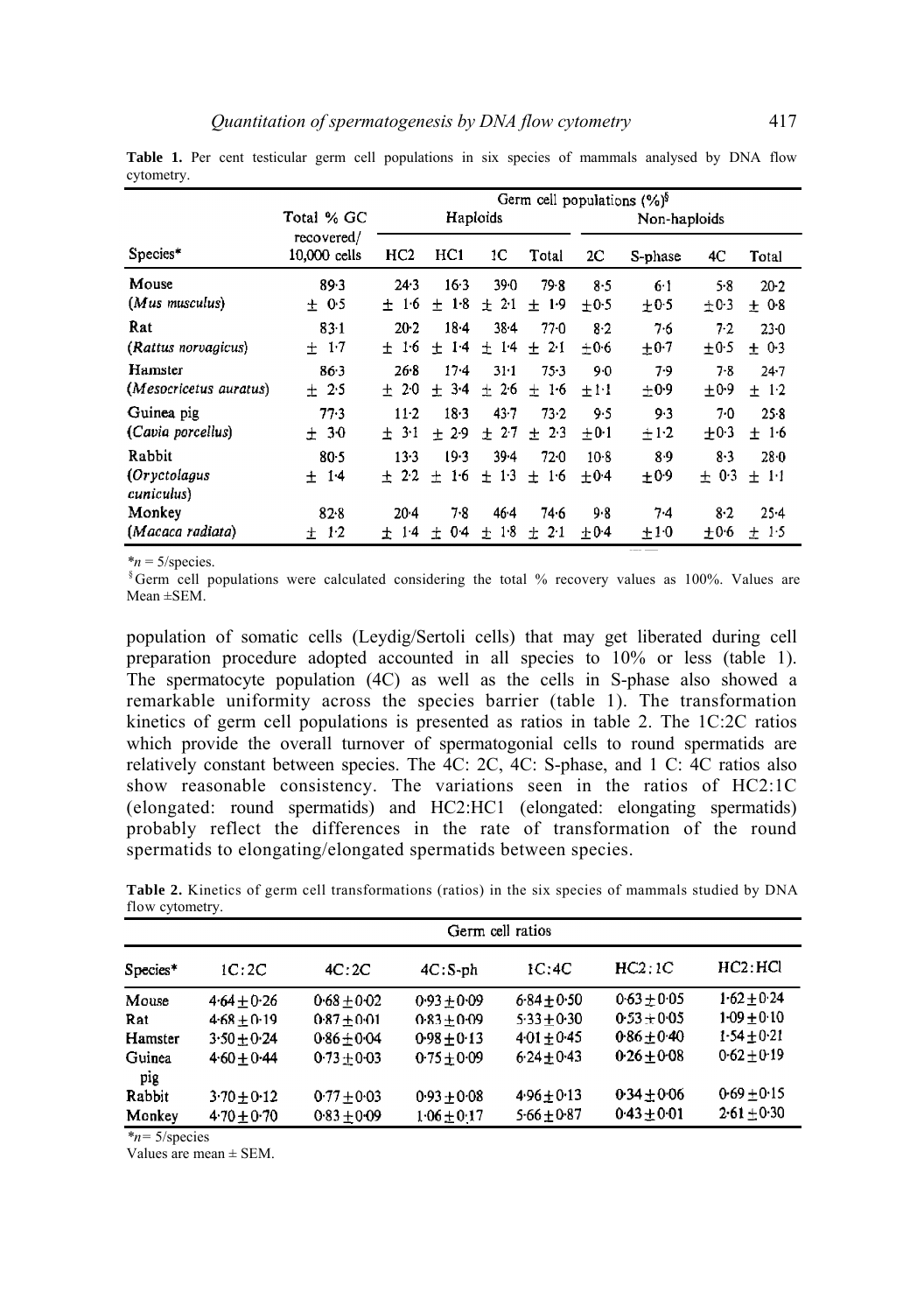### **4. Discussion**

The primary objective of this investigation was to determine if the procedure worked out for analysing testicular germ cells of one species by flow cytometry is easily adaptable for other laboratory animal species. This has been adequately demonstrated by the results of the current study. It is interesting that the results of the present study are essentially similar to that reported earlier by us for the rat (Vaishnav *et al* 1988) and the monkey (Aravindan *et al* 1990) using a different fluorochrome (DAPI) and a different flow cytometer (Phywe ICP-22, Phywe A G, Goettingen, Germany). Though the rate of transformation of one germ cell type to another in different species appears similar, they also exhibit subtle differences (for *e.g.* in spermiogenesis - HC2:1C and HC2: HC1 ratios) and this may reflect differences between the species in the time taken for completion of one spermatogenic cycle. Several recent studies by our group (Vaishnav *et al* 1988; Moudgal *et al* 1988; Aravindan and Moudgal 1991; Aravindan *et al* 1991; Suresh and Moudgal 1992; Jeyakumar *et al* 1992) as well as others (Isoyama 1986; Weinbauer *et al* 1991) have shown using DNA flow cytometric analytical procedures that testicular germ cell transformations are amenable to alteration by specific hormonal deprivation or stimulation suggesting thereby that this would be an efficient and accurate method to investigate problems on regulation of spermatogenesis. As the results obtained across the species barrier as demonstrated here are uniform and reproducible, any changes observed in germ cell transformation as a consequence of hormonal stimulation/deprivation or drug treatment will be significant and contribute to the understanding of the action of the hormone/drug. We have, in addition, noted that the DNA distributions from biopsy samples taken from six different loci on the same testis of a monkey reveal no significant differences in the per cent germ cell populations of 2C (10–12%), S-phase  $(5-7\%)$  and 4C  $(6-8\%)$ . The spermatid population, however, exhibited some variation (1C:36–46%; HCl: 18–28%; HC2:9–14%) between the regions. Such regional differences in the spermatid population have also been reported following analysis of biopsy samples from the human testis (Clausen *et al* 1978b). Besides, the kinetics of germ cell transformation showed little variation between the anterior, posterior, right, and left regions of the testis where as the dorsal and ventral regions showed minor differences in the 1C:2C and 1C:4C ratios. Based on the observations of Thorud *et al* (1980) and our own observations in the rabbit (Jeyakumar *et al* 1992) and monkey (Suresh and Moudgal 1992), it is clear that flow cytometric analysis of one or two biopsy samples could be adequate to provide a true picture of the status of spermatogenic activity. Besides species as well as sexual maturity of the test animal determining the specific hormonal effect, it is becoming increasingly clear that hormones like FSH and testosterone regulate spermatogenesis by influencing transformation of specific but different germ cell types (Suresh and Moudgal 1992; Jeyakumar *et al* 1992). In infertile men, therefore, a pretherapy flow cytometric analysis of testicular germ cell population may help determine the lesion and the therapy that has to be resorted to restore normal spermatogenesis.

#### **Acknowledgements**

This work was supported by grants from the Indian Council of Medical Research and the Department of Biotechnology, New Delhi, to the Centre for Advanced